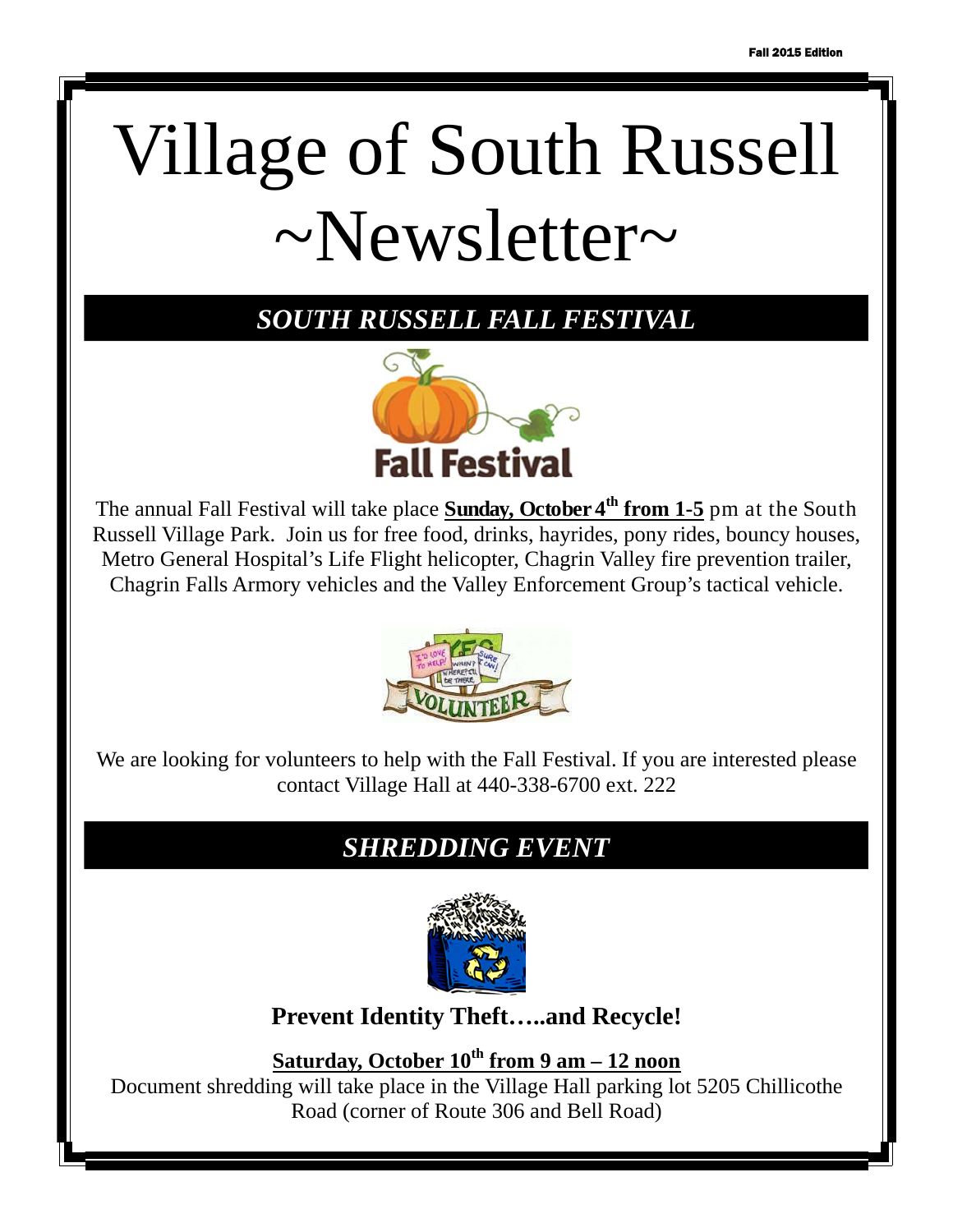

### **Attention Homeowner Associations!**

Please notify Village Hall of your Homeowner Association President's contact information!

#### *WHY?*

 1) The Village often receives calls from people considering moving to the area, but they want to know specific homeowner association (HOA) rules for a neighborhood. If we don't have current contact information, we can't help.

 2) When situations such as power outages, flooding, or road programs occur, it would be beneficial to contact the HOA president and have them forward information to the residents of the neighborhood. This would spread the word faster.

To submit your HOA name, President's name, phone number and email address:

Call Village Hall at 440-338-6700 ext. 222

or email adminassist@southrussell.com

# **What to do if you lose electrical power:**

*Don't assume the Illuminating Company knows about it—Report it!* 

Check your neighbors to see if their power is out or if only your house is effected. If only your power is out, check your circuit breaker or fuses. If no breaker is tripped or fuses are blown, the problem may be in the connection between the wires and your home. Call the Illuminating Company's toll-free, 24 hour Outage Reporting line at 1-888-LIGHTSS (1-888-544-4877).

If your neighbors' lights are out too, call 1-888-LIGHTSS (1-888-544-4877) immediately. The Illuminating Company may not know that your power is out unless you notify them and often times, your neighbors assume someone else has called about the outage. Also, if more people call to report an outage, it helps The Illuminating Company prioritize where to send repair crews so it is very important to actually report the outage as soon as possible. Follow the recorded prompts to let them know your power is out. The Illuminating Company will then try to fix your connection as soon as possible.

# **Voter Registration**

The deadline for registering to vote in the November 3, 2015 general election is October 5, 2015. You can register to vote, or change your address if you have moved at any public library, Bureau of Motor Vehicles, at the Board of Elections, or by mail. The polls will be open on November 3, 2015 from 6:30AM to 7:30PM.

To view the complete listing of candidates and issues on the ballot or to view your voting precinct location, go to the Geauga Board of Elections website at:

*http://www.co.geauga.oh.us/ Departments/BOE*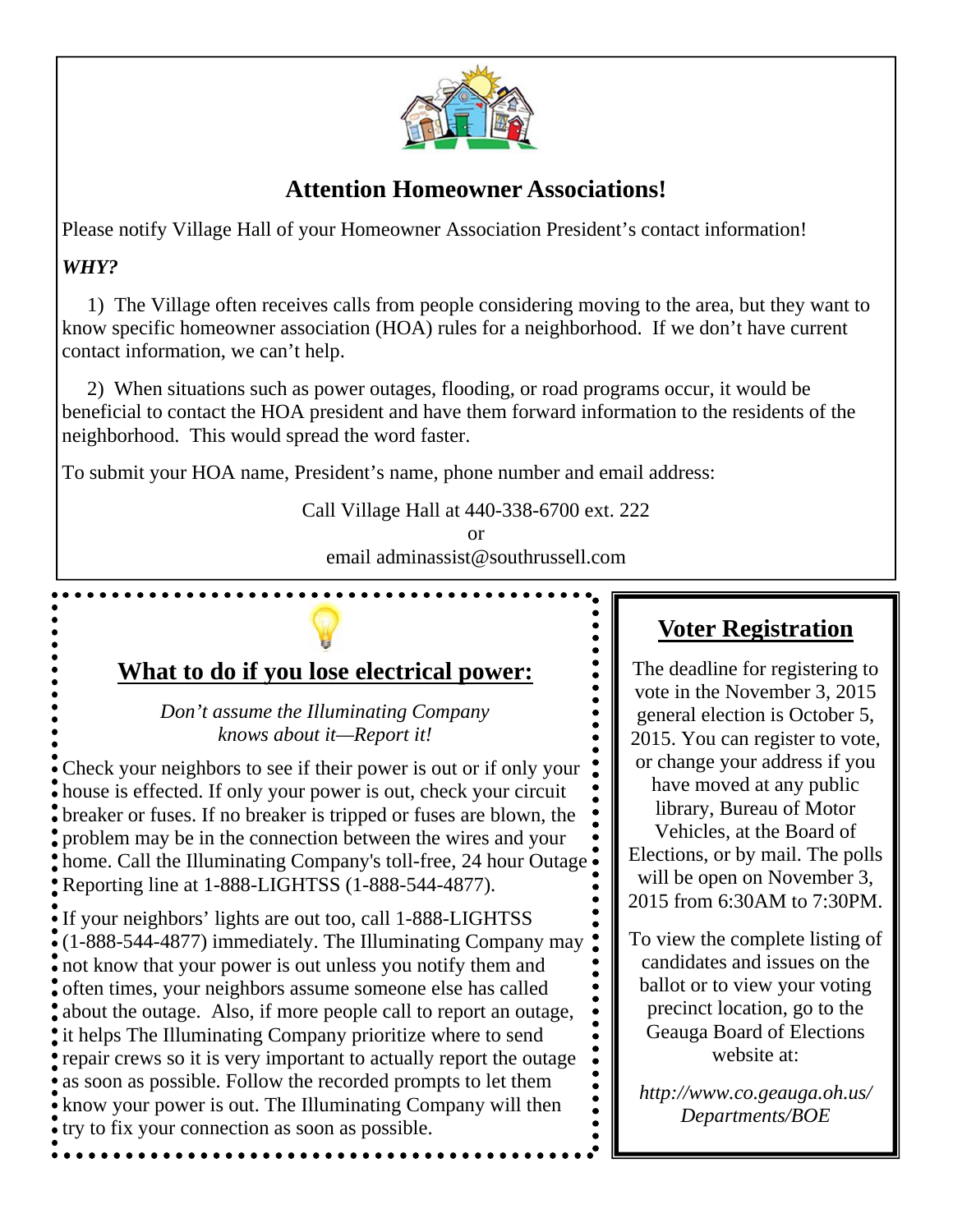# **Preventing Crimes of Opportunity**

 One of the easiest crimes to prevent -- burglary -- is also one of the most common. Somewhere in the U.S. there's a burglary committed every 15 seconds. If it happens at your home, you lose more than a few possessions. A break-in, even when you're not there, has a major impact on you and your family's sense of safety and well-being.

 The first thing a burglar looks for when choosing a house for a break-in is one with no one in it. If you make your house look occupied when you're gone, most burglars will simply pass it by. Never leave doors or windows unlocked, and ALWAYS close overhead garage doors, especially at night.

 Theft from an unlocked vehicle is also a common crime of opportunity. The most effective way to prevent this type of crime is to limit the criminal's ability and/or opportunity to commit the crime. Below are a few suggestions to keep you from becoming a victim:

- Keep your vehicle locked at all times Even in your own driveway or garage
- Do not leave valuables in plain view
- Keep all valuables in the trunk or take them with you
- Do not leave any cell phone chargers, cables, or electronic devices in plain sight. It may give the impression that you have electronics somewhere inside the vehicle
- Once home, unload your valuables immediately and do not store them inside your vehicle
- Close your garage door

# **CEMETERY OPENING CEREMONY**

The Village of South Russell held a Ribbon Cutting Ceremony on Saturday, July 18<sup>th</sup> at the newly constructed South Russell Village Cemetery in dedication of its grand opening. The South Russell Village Cemetery offers our current and former residents of the Village of South Russell the opportunity to be laid to rest in a bucolic setting that preserves the beauty and character of the Village. A special thank you goes out to J. Edward Pyle, Cynthia Nairn and Patricia Mills for their time and dedication in making sure all details were addressed with the cemetery planning process.



We are pleased to announce that lots and memorial pavers are available for purchase. If you are interested, please contact the Cemetery Clerk at 440-338-6700 ext. 222 to schedule an appointment.